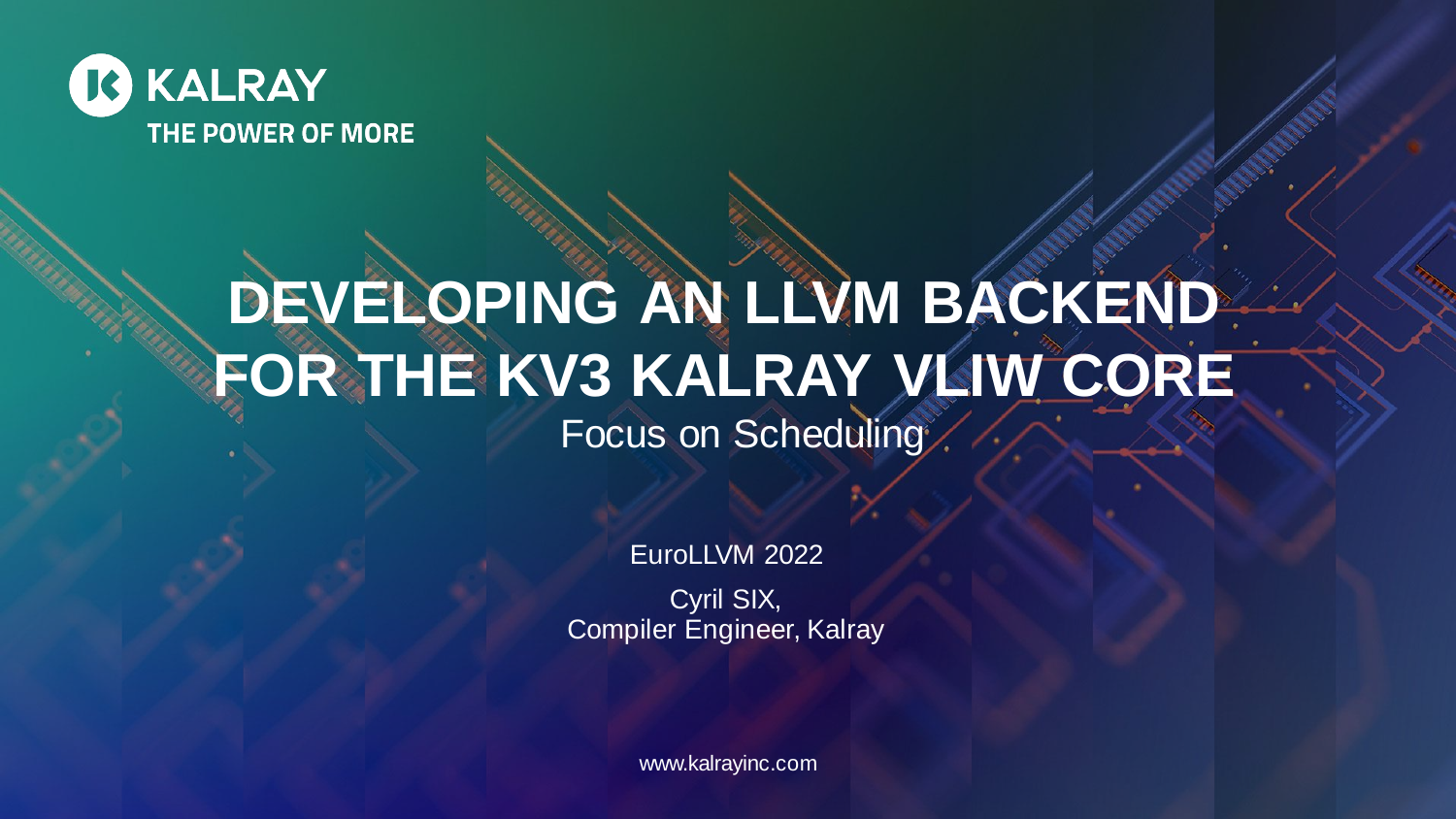## **KALRAY IN A NUTSHELL**

Intelligent Data Processing, from Cloud to Edge

Kalray offers a new type of **processor** (DPU<sup>1</sup>) and solutions targeting the booming markets of edge computing and intelligent data processing



#### LEADER IN MANYCORE **TECHNOLOGY**

3rd

**Generation** of MPPA® processor

**+ €**100m R&D investment

Patent families

30

SAFRAN *MIBDA* 

RENAULT NISSAN MITSUBISHI

INDUSTRIAL INVESTORS

#### A GLOBAL PRESENCE





- Public Company (ALKAL)
- Support from European Govts
- Working with 500 fortune companies

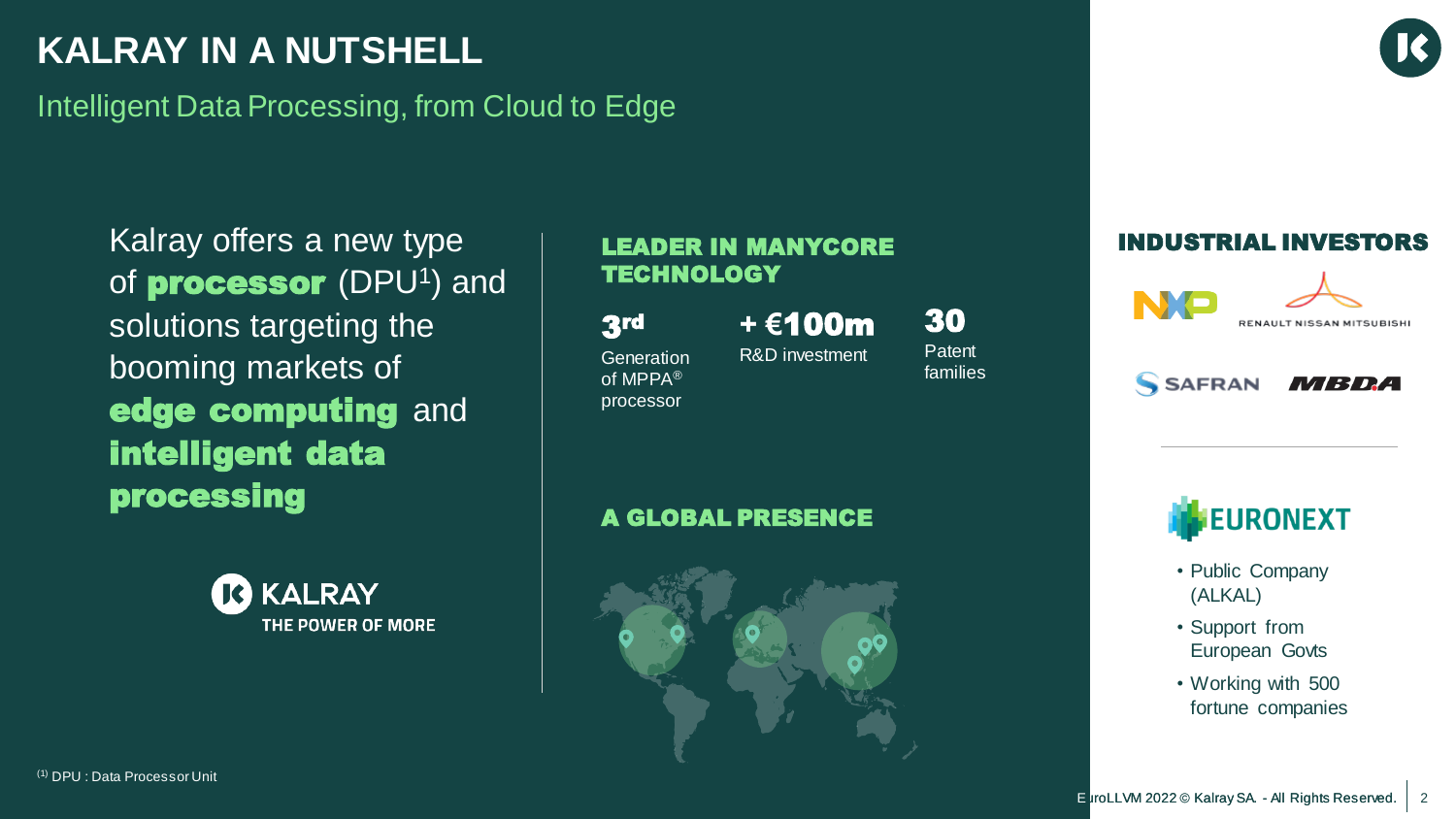## **MPPA® COOLIDGE ARCHITECTURE**





#### MANYCORE PROCESSOR **Architecture updates**

- 80 CPU cores
- 600 to 1200 MHz frequency modes
- Network on Chip (NoC)



#### COMPUTE CLUSTER **Architecture updates**

- 16 cores
- Safety/Security 64-bit core
- DMA for asynchronous read/writes



#### 3RD GENERATION VLIW CORE (KV3) **Architecture updates**

- 64-bit core
- 6-issue VLIW architecture
- 16-bit/32-bit/64-bit IEEE 754-2008 FPU
- Vision/CNN Co-processor (TCA)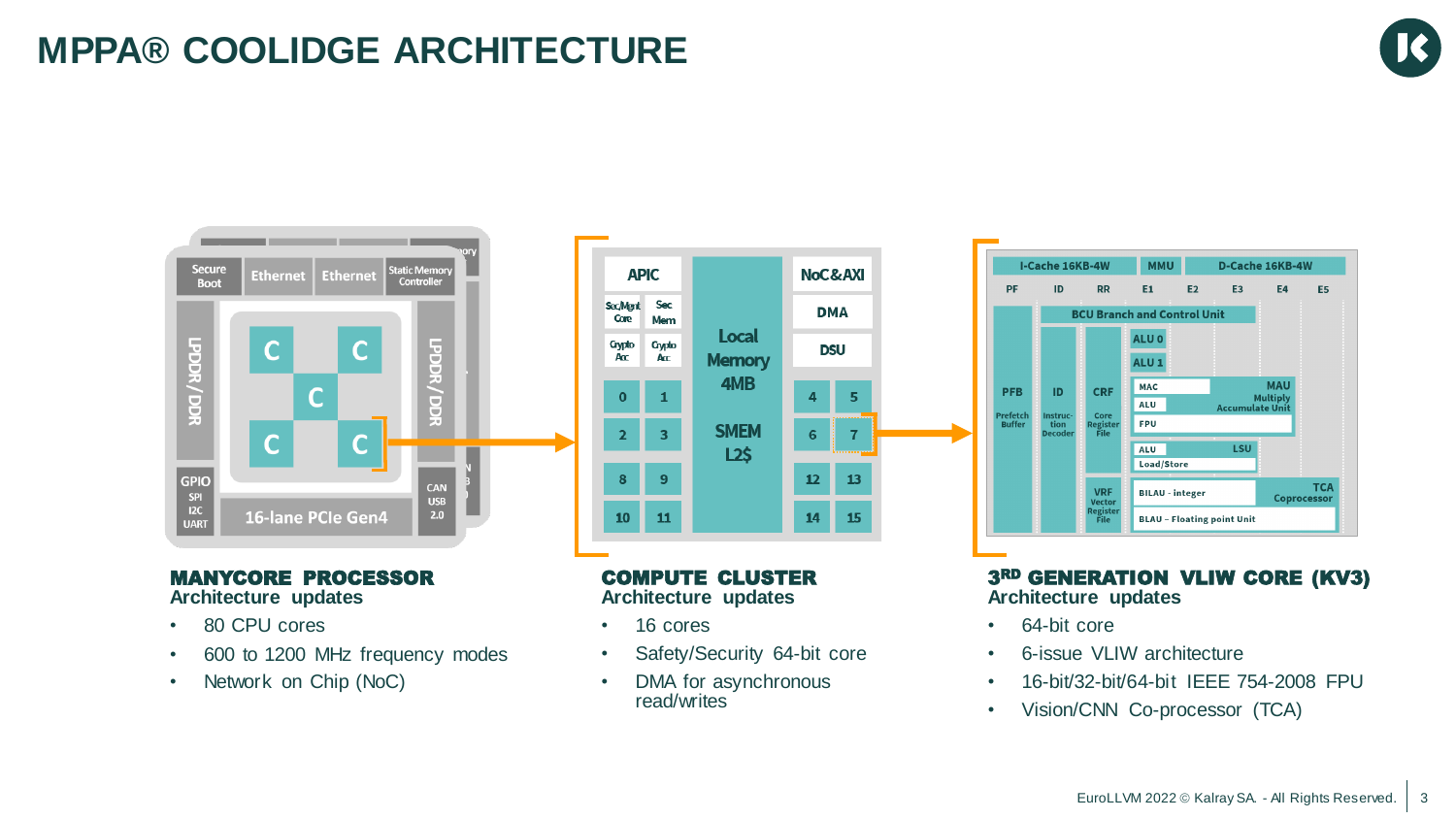

## 1. KV3 VLIW core

2. Scheduling the KV3 VLIW core in LLVM 3. Performance Comparison vs GCC

K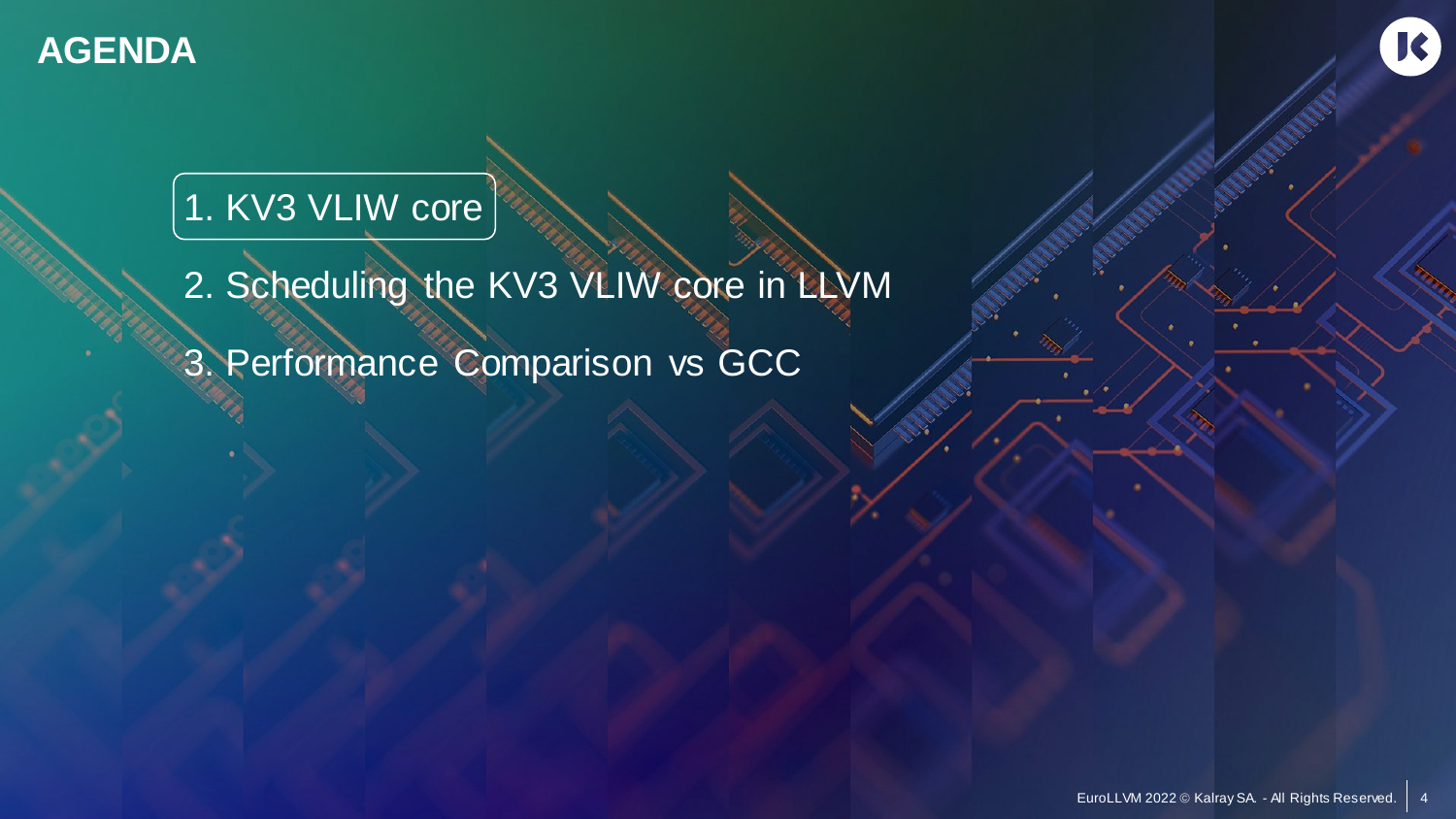## **KV3 VLIW CORE**

|                 | I-Cache 16KB-4W  |                             | <b>MMU</b>                         |           |                        | D-Cache 16KB-4W |                           |
|-----------------|------------------|-----------------------------|------------------------------------|-----------|------------------------|-----------------|---------------------------|
| PF              | ID.              | RR                          | E1                                 | <b>E2</b> | E3                     | E4              | ES                        |
|                 |                  |                             | <b>BCU Branch and Control Unit</b> |           |                        |                 |                           |
|                 |                  |                             | ALU 0                              |           |                        |                 |                           |
|                 |                  |                             | ALU <sub>1</sub>                   |           |                        |                 |                           |
| <b>PFB</b>      | ID               | CRF                         | MAC                                |           |                        | MAU<br>Multiply |                           |
| <b>Prefetch</b> | Core<br>Instruc- |                             | ALU                                |           | <b>Accumulate Unit</b> |                 |                           |
| Buffer          | tion<br>Decoder  | Register<br>File            | FPU                                |           |                        |                 |                           |
|                 |                  |                             | ALU<br>Load/Store                  |           | LSU                    |                 |                           |
|                 |                  |                             |                                    |           |                        |                 |                           |
|                 |                  | <b>VRF</b><br><b>Vector</b> | <b>BILAU - integer</b>             |           |                        |                 | <b>TCA</b><br>Coprocessor |
|                 |                  | Register<br>File            | <b>BLAU - Floating point Unit</b>  |           |                        |                 |                           |

ALU = Arithmetic and Logic Unit BCU = Branch and Control Unit MAU = Multiply-Accumulate Unit LSU = Load/Store Unit FPU = Floating-Point Unit

- 6-issue VLIW with interlocked pipeline (Very Large Instruction Word)
	- 2 ALUs, 1 MAU, 1 LSU, 1 BCU, 1 TCA
- User register bank: 64x64-bit
	- Up to 128-bits operands
- Coprocessor with its register bank: 48x256-bit
	- Specialized matrix multiplication instructions
	- 512-bit and 1024-bit operands
	- Data to/from coprocessor must be moved explicitly with instructions (reg-reg moves or reg-mem moves)
	- Coprocessor can be turned off to save energy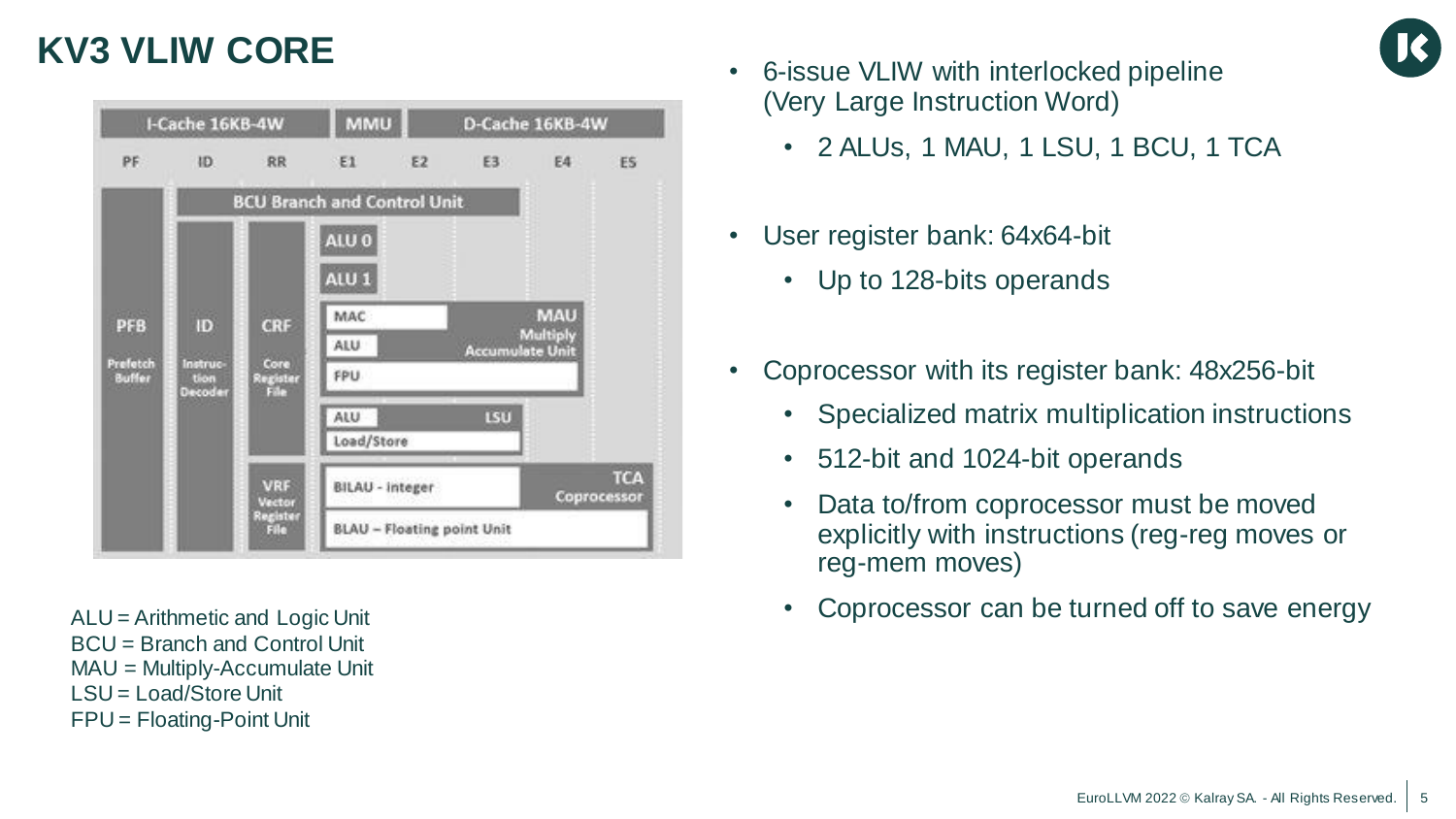| <b>Cycle</b>   | ID<br>(Instruction<br>Decode)                                         | <b>RR</b><br>(Read Registers)                                         | E <sub>1</sub><br>(Execute (1))                    | E2<br>(Execute (2))                               | <b>E3</b><br>(Execute (3))                         |
|----------------|-----------------------------------------------------------------------|-----------------------------------------------------------------------|----------------------------------------------------|---------------------------------------------------|----------------------------------------------------|
| $\mathbf 0$    | $LD$ $$r0 = 50$ [ $$r4$ ]<br>$ADD$ $$r1 = $r2, $r3$                   |                                                                       |                                                    |                                                   |                                                    |
| 1              | $SD 50$ [ $$r4] = $r1$<br>$ADD$ $$r5 = $r6, $r7$                      | $LD$ $$r0 = 50$ [ $$r4$ ]<br>$ADDD$ \$r1 = \$r2, \$r3                 |                                                    |                                                   |                                                    |
| $\overline{2}$ | ADDD $$r8 = $r0, $r2$<br>ADDD $$r9 = $r5$<br>$LD $r10 = 90$ [ $$r4$ ] | $SD 50$ [\$r4] = $$r1$<br>$ADD$ $$r5 = $r6, $r7$                      | $LD$ $$r0 = 50$ [ $$r4$ ]<br>ADDD $$r1 = $r2, $r3$ |                                                   |                                                    |
| 3              | MULW $$r1 = $r1, $r9$                                                 | ADDD $$r8 = $r0, $r2$<br>ADDD $$r9 = $r5$<br>$LD $r10 = 90$ [ $$r4$ ] | $SD 50$ [ $$r4] = $r1$<br>$ADDD$ $$r5 = $r6, $r7$  | $LD$ $Sro$ = 50[\$r4]<br>ADDD $$r1 = $r2, $r3$    |                                                    |
| $\overline{4}$ | MULW $$r1 = $r1, $r9$                                                 | ADDD $$r8 = $r0, $r2$<br>ADDD $$r9 = $r5$<br>$LD $r10 = 90$ [\$r4]    | <b>STALL</b>                                       | $SD 50$ [ $$r4] = $r1$ ]<br>ADDD $$r5 = $r6, $r7$ | $LD$ $$r0 = 50$ [ $$r4$ ]<br>ADDD $$r1 = $r2, $r3$ |

The whole bundle is stalled, not just the stalling instruction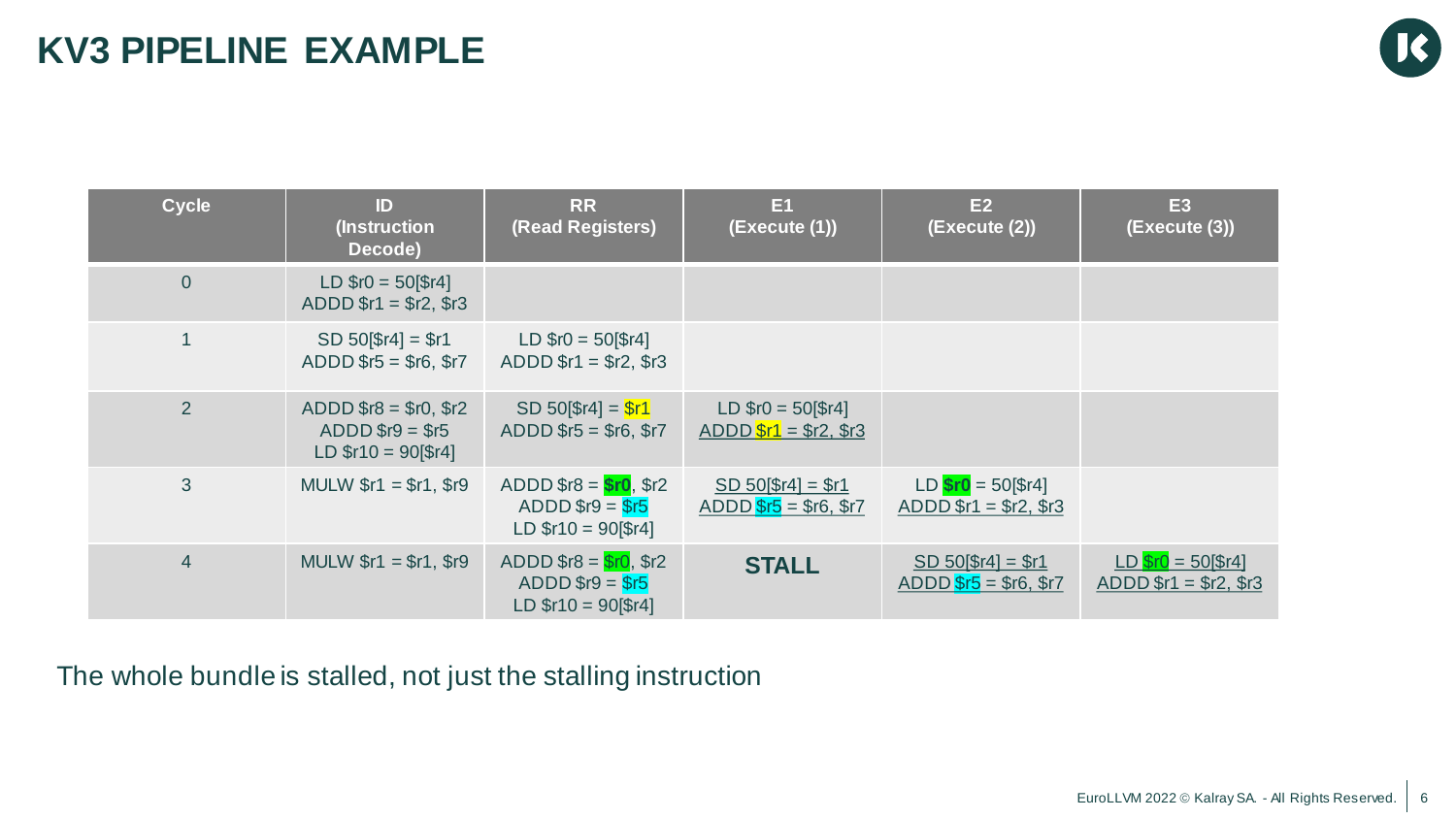## **EXAMPLE OF VLIW ASSEMBLY CODE**



}

```
struct {
 int16x16_t a;
 int16x16 tb;
 int16x16_t r;
 int16x16_t r2;
} test_vec[VECTOR_SIZE];
for (size_t i = 0; i < VECTOR_SIZE; i++) {
  test_vec[i].r = test_vec[i].a + test_vec[i].b;
                                               A bundle -->
```
- Ideally, good VLIW code should:
	- Have hardware loops
	- Have big bundles
	- Little to no stall
	- Profit of vectorized instructions

#### C code: KV3 vectorized VLIW code:

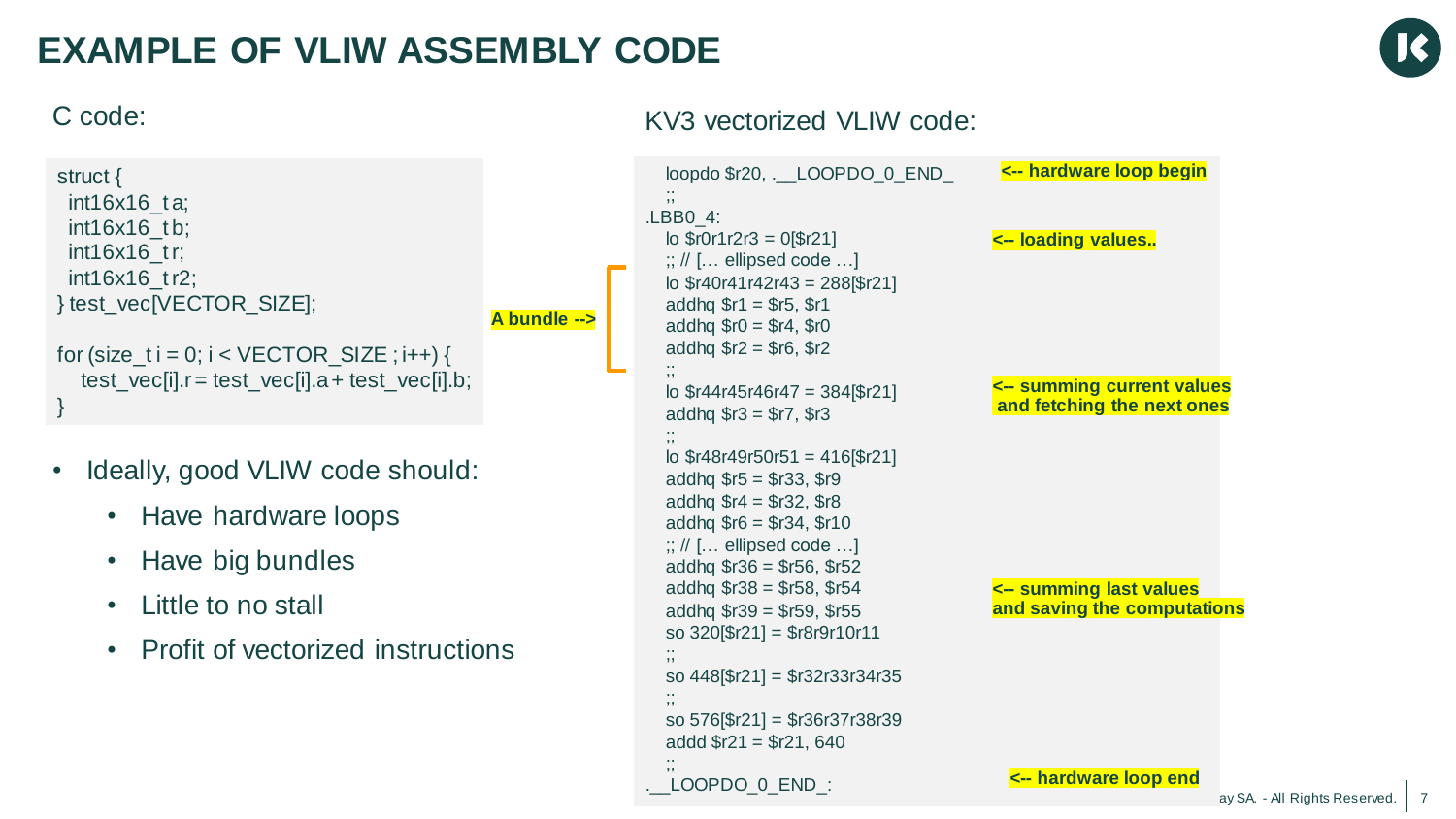## **OFFICIALLY SUPPORTED COMPILERS ON KV3**





- The most used compiler in our applications
- Can compile Linux kernel for our architecture

Main backend developers:

- Benoît Dupont de Dinechin
- Paul Iannetta

Previously:

- Marc Poulhiès



- Newest addition
- Has OpenCL support

Main backend developers:

- Diogo Sampaio
- Cyril Six

#### Previously:

- Laurent Thévenoux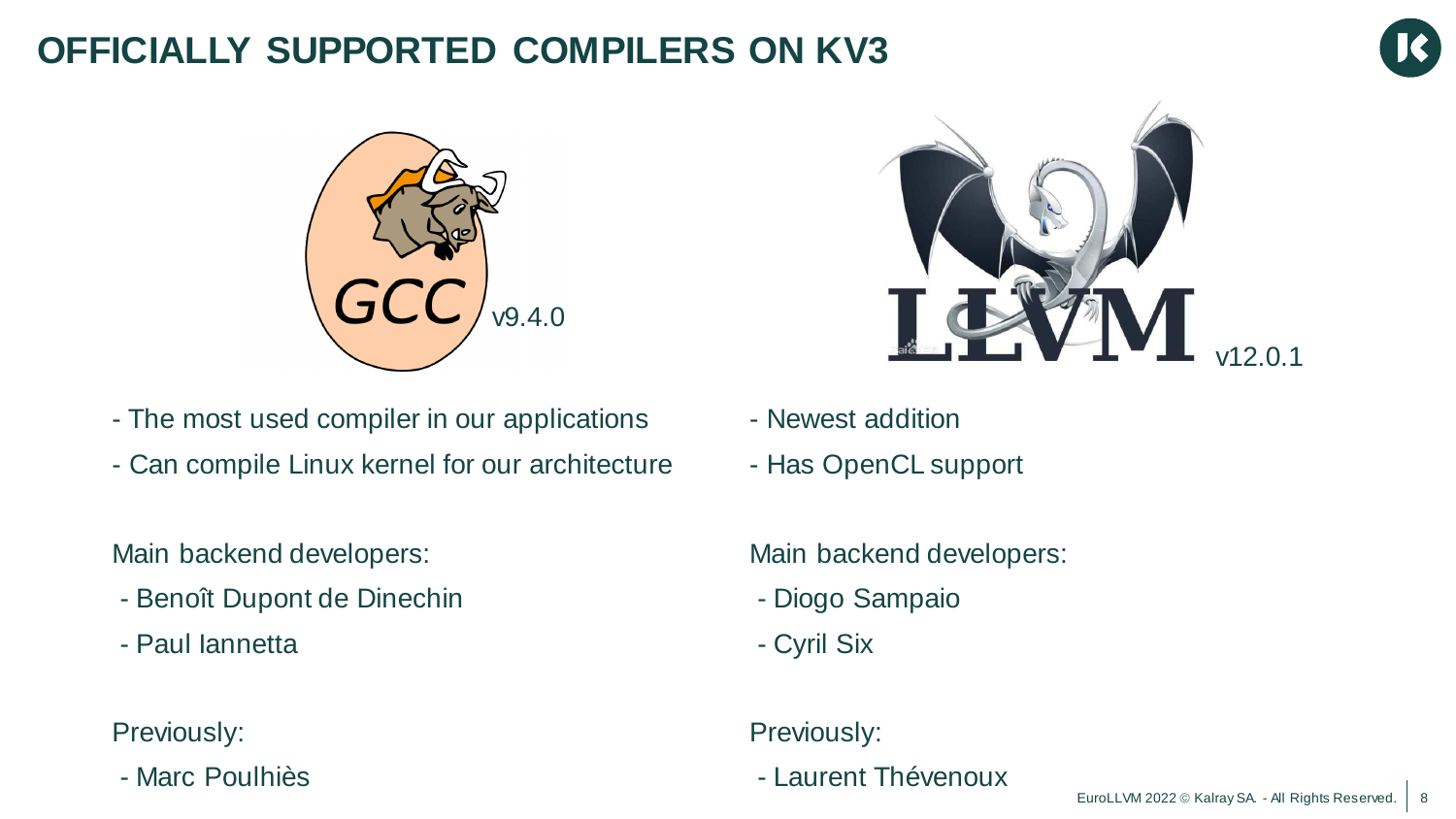

## 1. KV3 VLIW core

2. Scheduling the KV3 VLIW core in LLVM

3. Performance Comparison vs GCC

K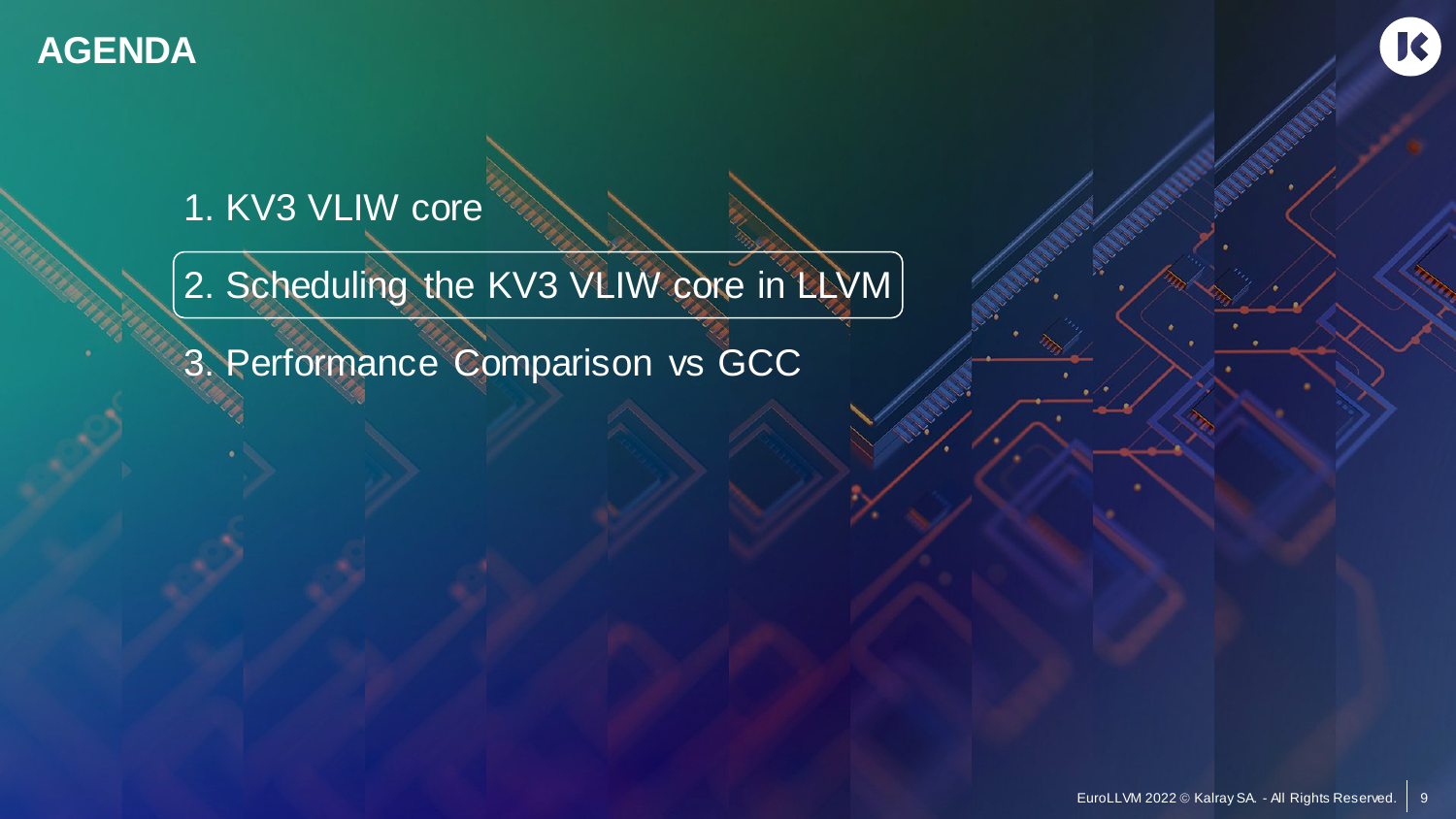## **HOW TO SCHEDULE OUR VLIW CORE?**



- **Bundles** group instructions to be scheduled at the same time.
- Two components for deciding the schedule times: **latencies** and **reservation tables (RT)**.
- Both are given by the architecture manual

#### Code before bundling: Code after bundling:

| <b>Instruction</b>                  | Cycle |
|-------------------------------------|-------|
| LO $$r56r57r58r59 = 544$ [ $$r21$ ] | O     |
| $ADDHQ$ $$r10 = $r42, $r38$         | O     |
| $ADDHQ$ $$r11 = $r43, $r39$         | 1     |
| $ADDHQ$ $$r9 = $r41$ , $$r37$       | ∩     |
| $SO 64$ [ $$r21$ ] = $$r0r1r2r3$    | 1     |
| $ADDHQ$ $$r33 = $r49$ , $$r45$      | 1     |
| $ADDHQ$ $$r43 = $r48$ , $$r44$      | 1     |
|                                     | .     |

| lo \$r56r57r58r59 = 544[\$r21]   |
|----------------------------------|
| addhq $$r10 = $r42, $r38$        |
| addhq $$r9 = $r41, $r37$         |
| $\frac{1}{2}$ // cycle 0         |
| addhq $$r11 = $r43, $r39$        |
| $so 64$ [ $$r21$ ] = $$r0r1r2r3$ |
| addhq $$r33 = $r49, $r45$        |
| addhq $$r43 = $r48, $r44$        |
| $\frac{1}{2}$ // cycle 1         |
| $\frac{1}{\pi}$ $\frac{1}{\pi}$  |
|                                  |

#### Some examples of RTs:

| Total resources* |
|------------------|
|------------------|

| <b>Resource</b> | <b>Amount</b> |
|-----------------|---------------|
| <b>ISSUE</b>    | 8             |
| TINY (ALU)      | 4             |
| <b>MAU</b>      |               |

| Total resources* | RT of MUL(reg, reg) |
|------------------|---------------------|
|------------------|---------------------|

| <b>Resource</b> | <b>Cycle 0</b> |
|-----------------|----------------|
| <b>ISSUE</b>    |                |
| TINY (ALU)      |                |
| <b>MAU</b>      |                |

#### RT of MUL(reg, imm64)

| <b>Resource</b> | <b>Cycle 0</b> |
|-----------------|----------------|
| <b>ISSUE</b>    | 3              |
| TINY (ALU)      |                |
| <b>MAU</b>      |                |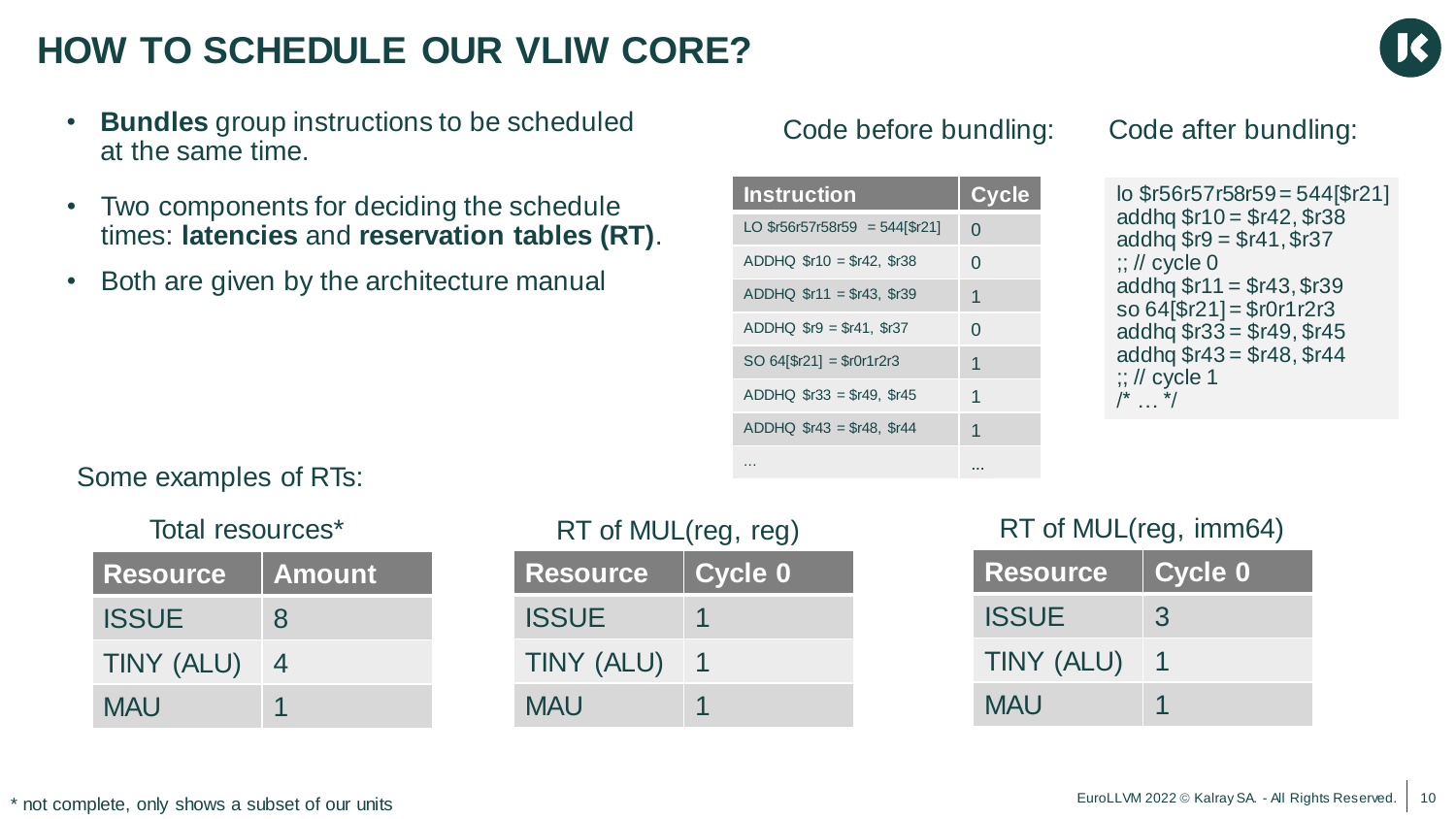## **SCHEDULING MODEL**



#### KVXSchedule.td

```
foreach I = 0-3 in def TINY#I# FU : FuncUnit;
def MAU_FU : FuncUnit;
def LSU_FU : FuncUnit;
```
 $\frac{1}{\sqrt{2}}$  \*/

```
InstrItinData<ALU_TINY, [
InstrStage<1, [TINY0_FU, TINY1_FU, TINY2_FU, TINY3_FU]>,
\vert . \vert \vert 3, 2, 2 \vert>,
\frac{1}{x} */
```

```
InstrItinData<LSU_LOAD, [
InstrStage<1, [TINY0_FU, TINY1_FU, TINY2_FU, TINY3_FU], 0>,
InstrStage<1, [LSU_FU]>
```

```
], [5, 2, 2, 2, 2, 2]
```

```
>,
```

```
\frac{1}{\sqrt{2}} ... \frac{1}{\sqrt{2}}
```

```
InstrItinData<MAU, [
InstrStage<1, [TINY0_FU, TINY1_FU, TINY2_FU, TINY3_FU], 0>,
```

```
InstrStage<1, [MAU_FU]>
```

```
], [4, 2, 2]
```

```
>,
```
- Like Hexagon, we use itineraries
- The resources are all allocated at Cycle 1
- The **operand reads** occur at 2nd stage of pipeline
- The operand writes happen at 3rd to 6th stage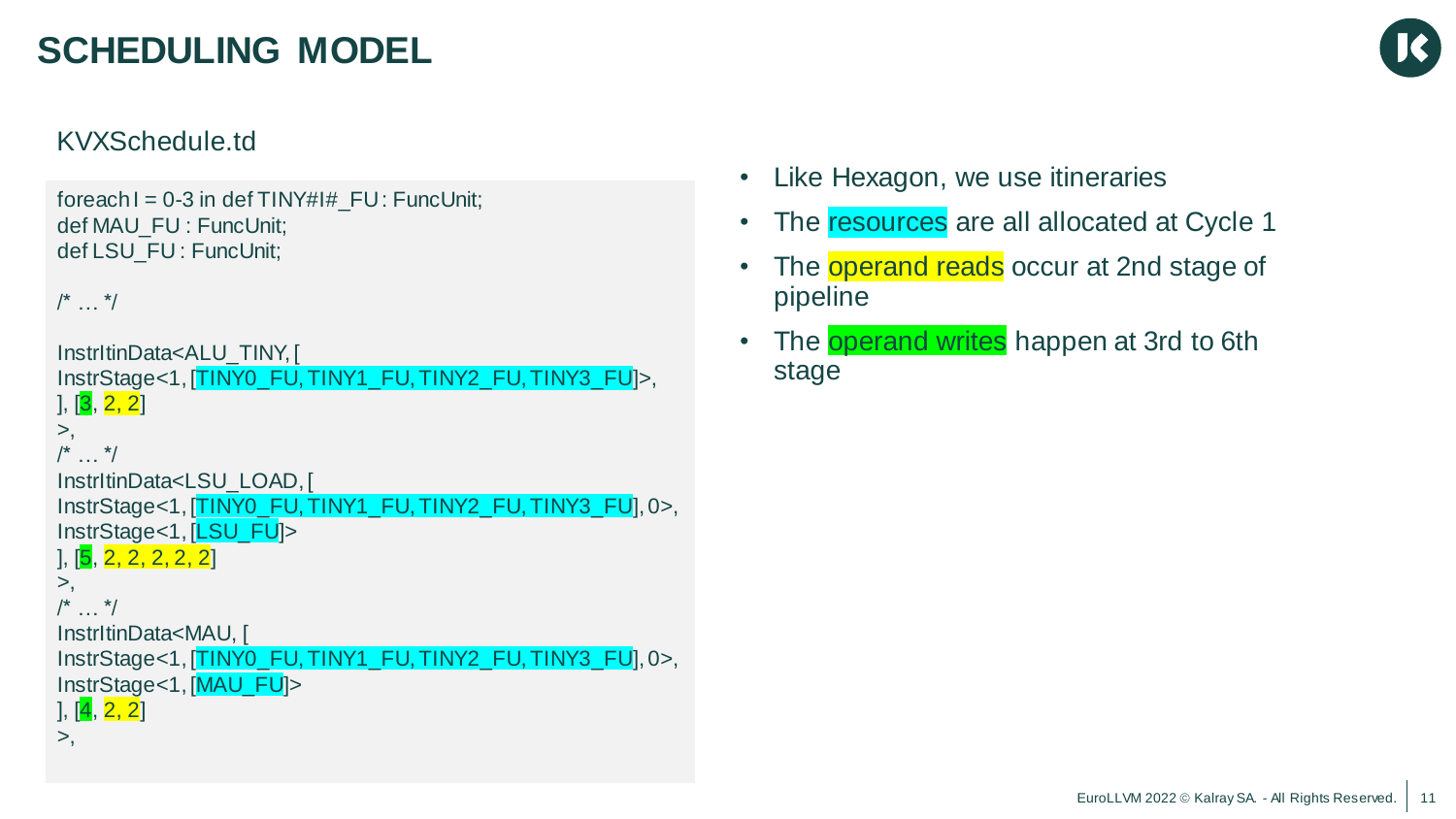## **SCHEDULING OPTIMIZATIONS USED IN OUR BACKEND**





- DFA generated with itineraries

- greedy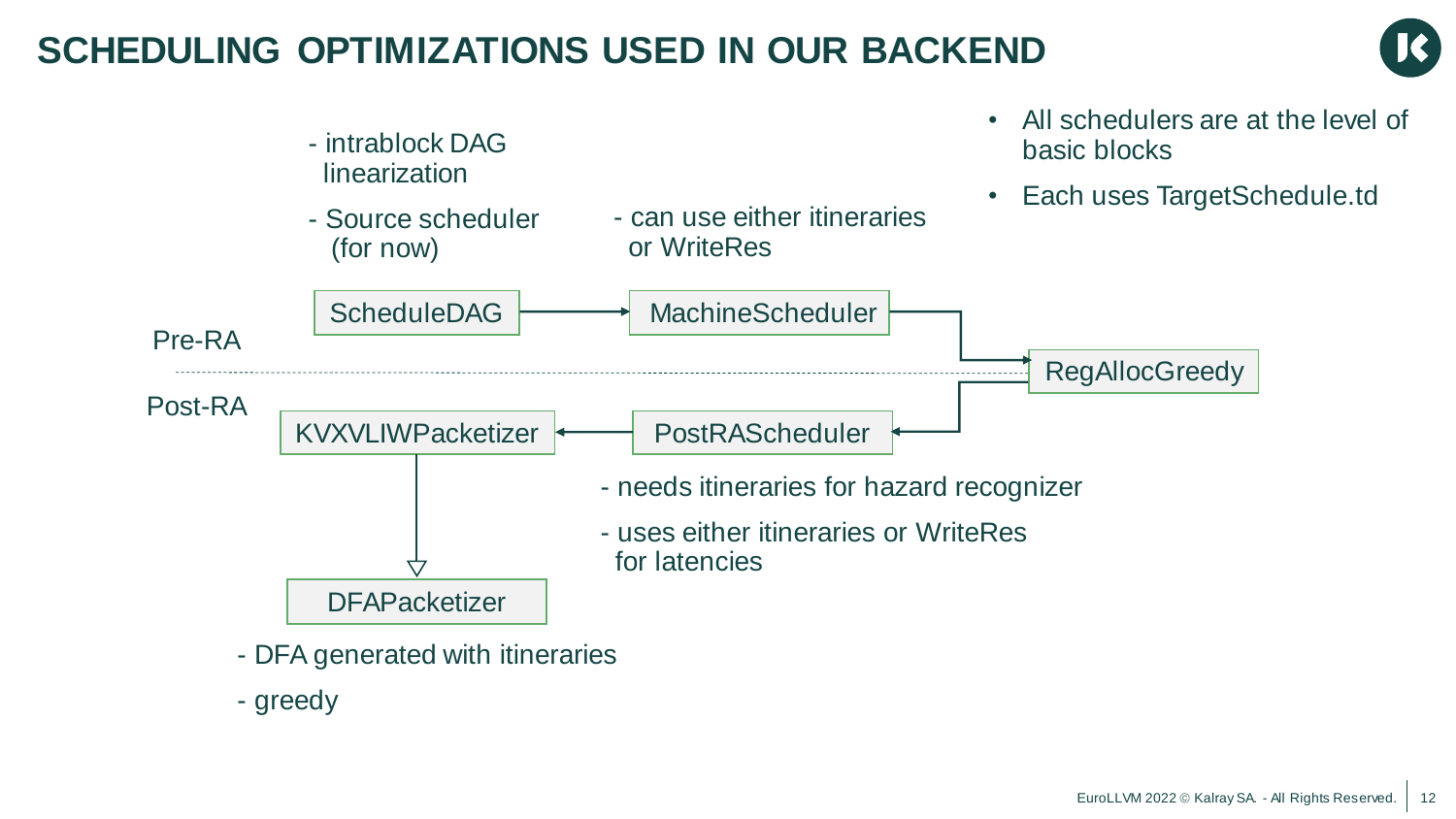### **SHORTCOMINGS OF THE PACKETIZER**

- LLVM's Packetizer is greedy: as long as it fits, it gets added
- This may break the schedule by:
	- 1. Inserts instructions in a bundle making it stall.
	- 2. Not conforming to the initial schedule planned by the scheduler

| Instruction                                                                              | Cycle                                                                                 |
|------------------------------------------------------------------------------------------|---------------------------------------------------------------------------------------|
| $R56R57R58R59 =$ LOAD(544 [R21])   0<br>$R9 = ADDHQ(R41, R37)$<br>$R8 = ADDHQ(R40, R46)$ | - 0<br>- 0                                                                            |
| $R10 = ADDHQ(R42, R38)$<br>$R11 = ADDHQ(R43, R39)$<br>STORE $(64 [R21]$ , ROR1R2R3)      | - 0<br>$\begin{array}{cc} 1 & 1 \end{array}$<br>$\begin{array}{cc} 1 & 1 \end{array}$ |
| $R33 = ADDHQ(R49, R45)$<br>$R32 = ADDHQ(R48, R44)$                                       | $\begin{array}{cc} 1 & 1 \end{array}$<br>$\begin{array}{cc} 1 & 1 \end{array}$        |
| $R34 = ADDHQ(R50, R46)$<br>$R35 = ADDHQ(R51, R47)$<br>STORE (192 [R21], R4R5R6R7)        | $1\quad2$<br>$1\quad 2$<br>$1\quad 2$                                                 |
| $R37 = ADDHQ(R57, R53)$                                                                  | $\overline{\mathbf{3}}$<br>$3+$                                                       |

| Instruction                      | Issue Cycle |
|----------------------------------|-------------|
|                                  |             |
| $R56R57R58R59 =$ LOAD(544 [R21]) |             |
| $R9 = ADDHQ(R41, R37)$           |             |
| $R8 = ADDHQ(R40, R46)$           |             |
| $R10 = ADDHQ(R42, R38)$          |             |
| $\ddot{ }$ ;                     | 0           |
| $R11 = ADDHQ(R43, R39)$          |             |
| STORE (64 [R21], ROR1R2R3)       |             |
| $R33 = ADDHQ(R49, R45)$          |             |
| $R32 = ADDHQ(R48, R44)$          |             |
| $\ddot{ }$ ;                     | 1           |
| $R34 = ADDHQ(R50, R46)$          |             |
| $R35 = ADDHQ(R51, R47)$          |             |
| STORE (192 [R21], R4R5R6R7)      |             |
| $R37 = ADDHQ (R57, R53)$         |             |
| $\ddot{ }$ ;                     | 2           |
|                                  | $4+$        |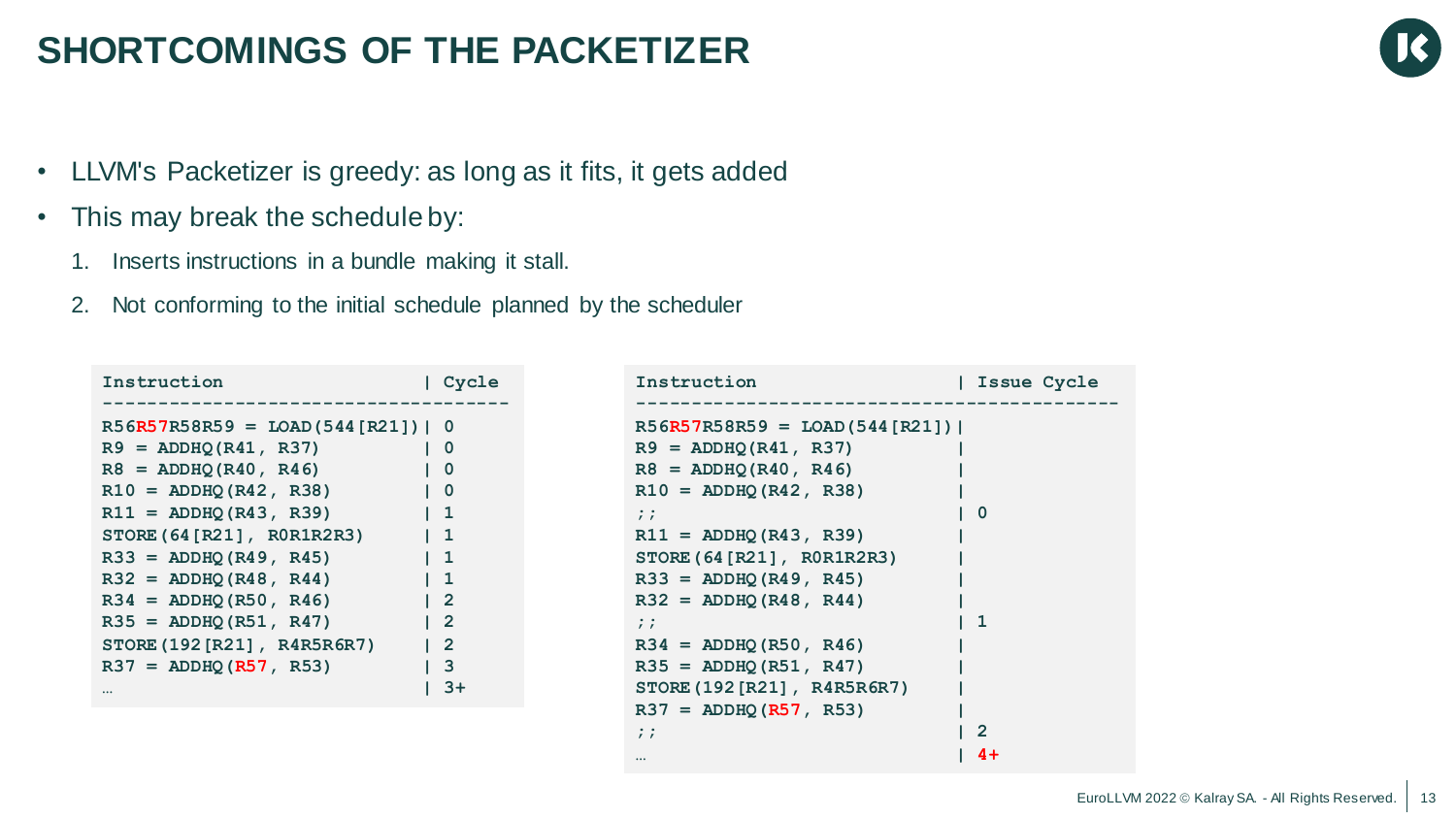## **ONGOING WORK - A MORE ACCURATE PACKETIZER**



- Merging Packetizer and post-RA scheduler in one pass
- (PoC) First candidate pass: PostRATDList
	- Decorate SchedulePostRATDList:: {enterRegion, exitRegion, ScheduleNodeTopDown}
		- enterRegion: initialize data structures
		- ScheduleNodeTopDown: store the cycle
		- exitRegion: emit bundles
	- Problem: hard to encode ISSUE resources (no NumMicroOps, can't add ISSUE to itineraries)
- (WIP) New candidate pass: MachineScheduler

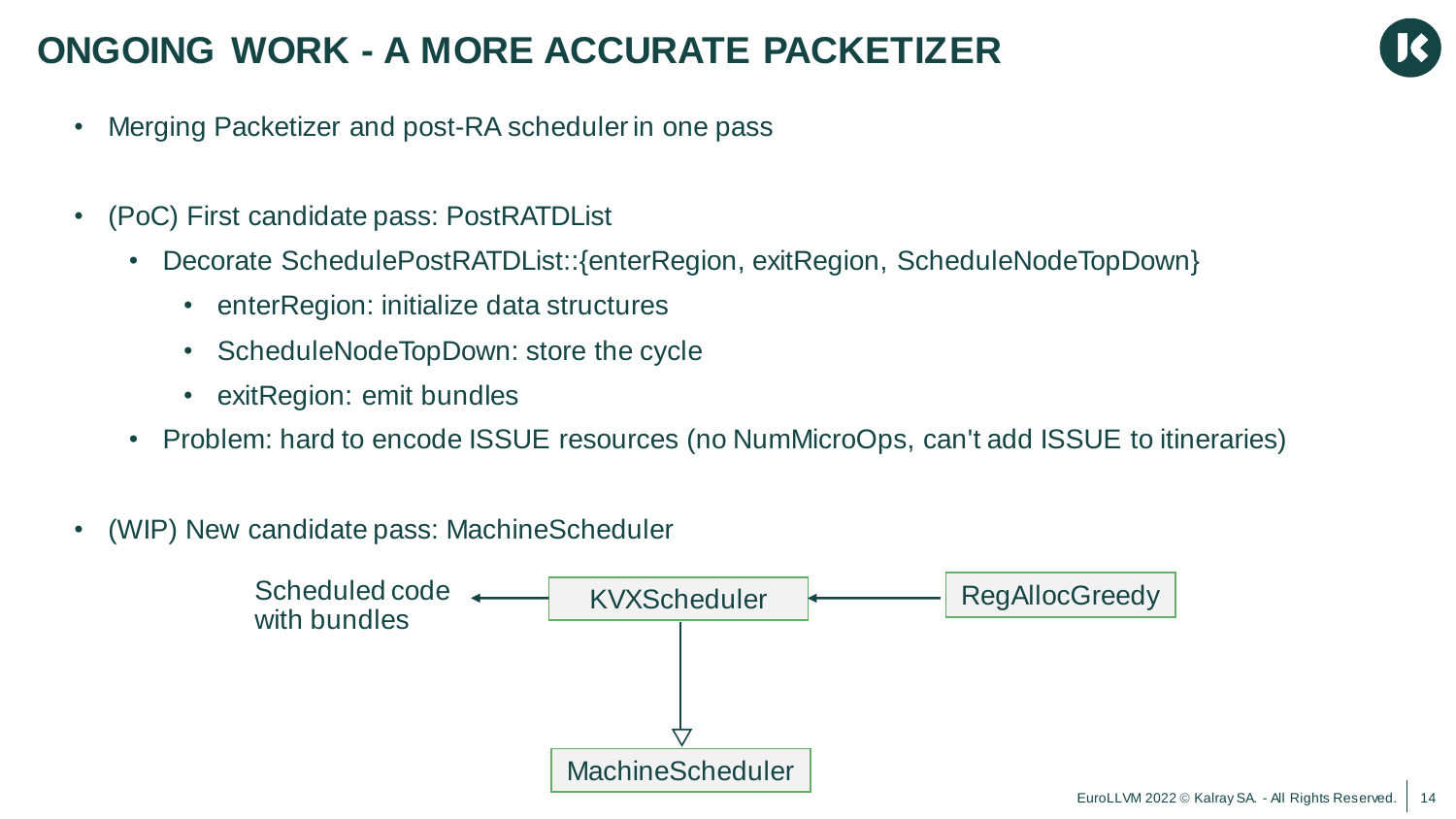

## 1. KV3 VLIW core

2. Scheduling the KV3 VLIW core in LLVM

3. Performance Comparison vs GCC

 $R$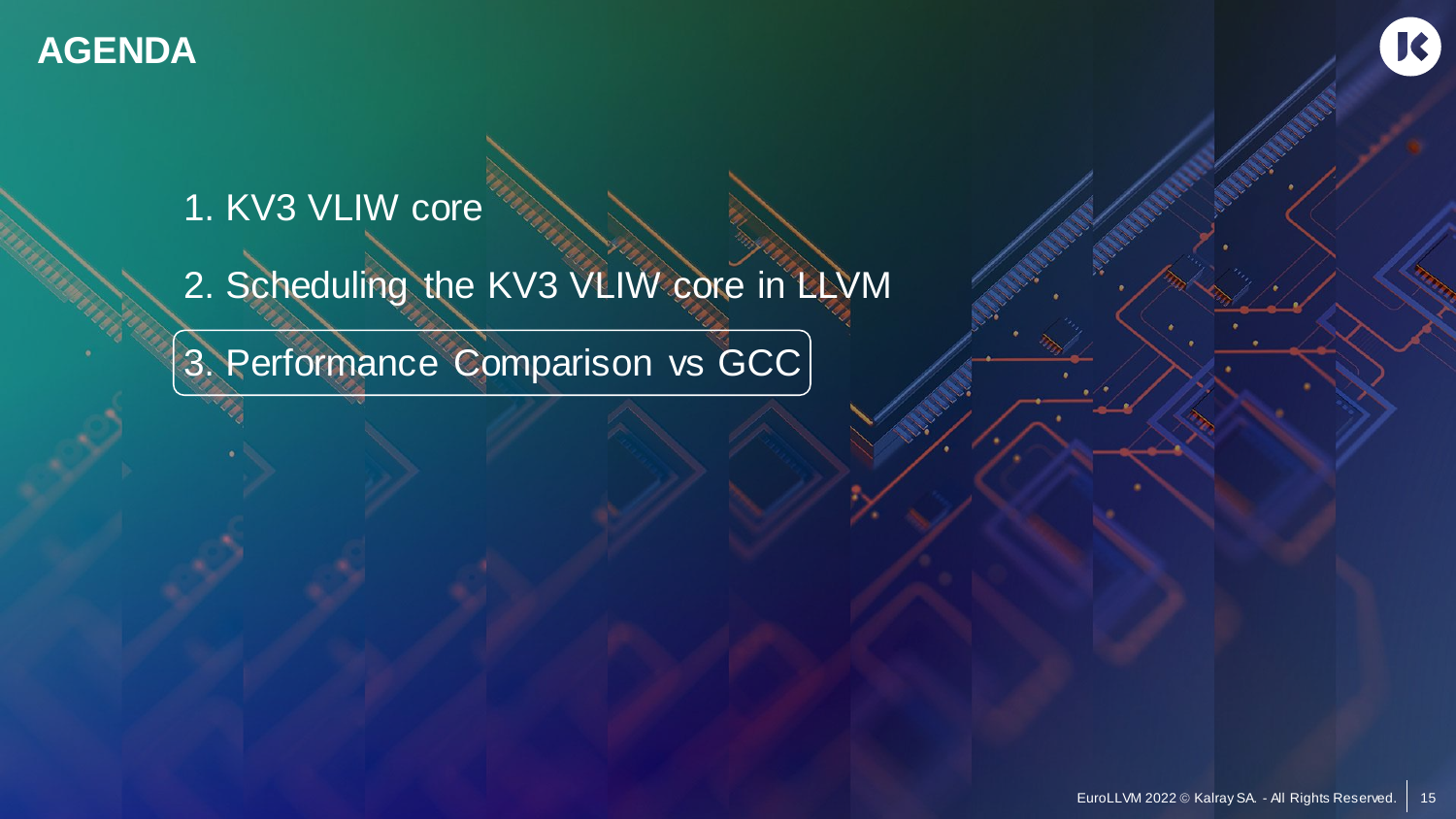## **LLVM VS GCC ON KV3 TARGET, POLYBENCH**



#### Disclaimer:

- LLVM's KV3 backend is less mature than GCC's
- Removed "static" from all kernels to prevent GCC aggressive inter-function constant propagation.

GEOMEAN(gcc\_cycles/clang\_cycles)  $= 0.938$ 

Not that bad! Can be improved:

- KV3-backend-specific improvements
- General improvements

#### Higher is better for clang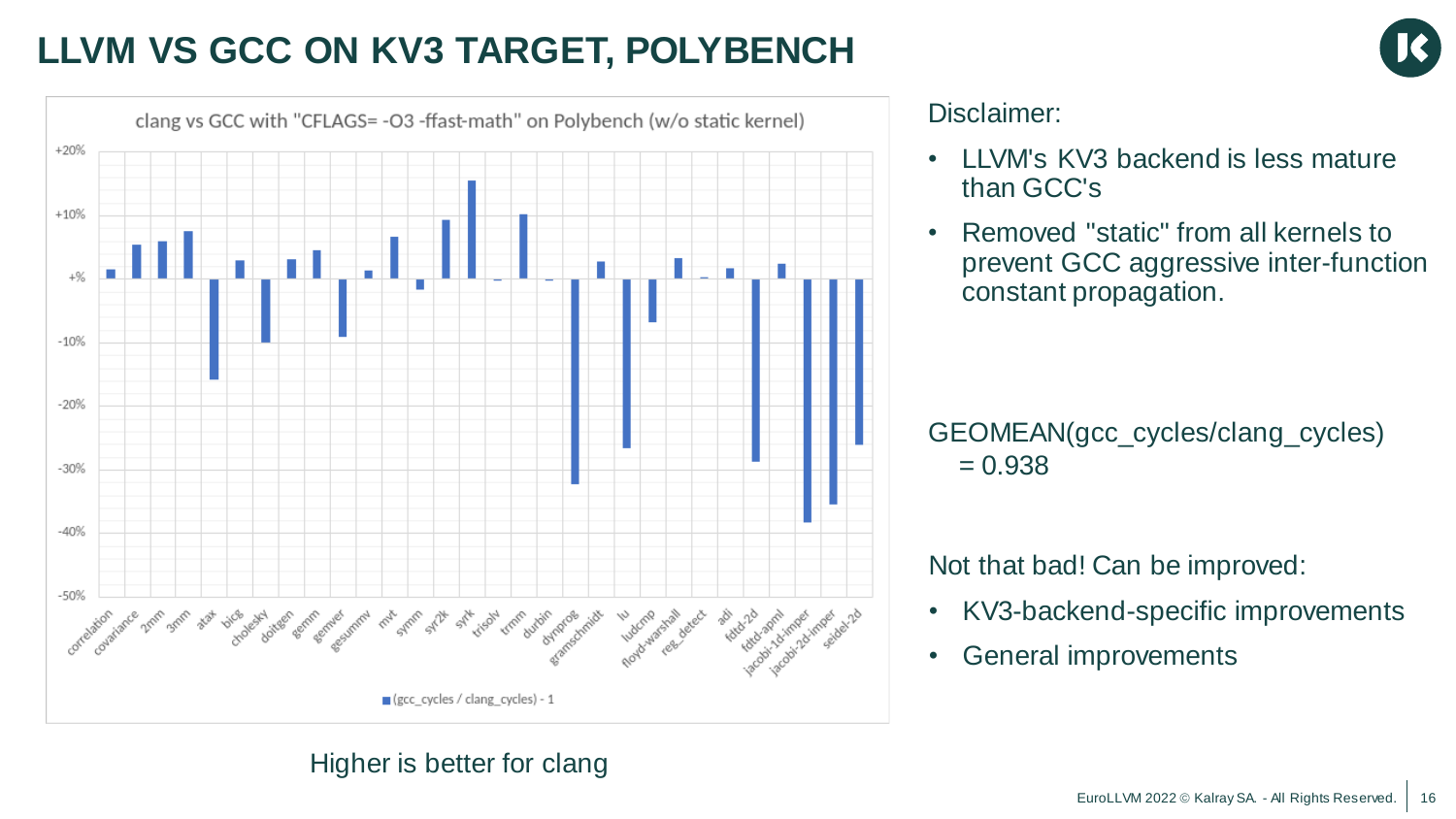## **IMPROVE FLOATING-POINT ASSOCIATIVITY?**



Example: seidel-2d, -ffast-math

### Kernel code: LLVM code: CCC code:

```
for (t = 0; t \le PB TSTEPS - 1; t++)
 for (i = 1; i<= PB N - 2; (i++)for (j = 1; j <= \_PB_N - 2; j++)A[i][j] = (A[i-1][j-1] + A[i-1][j] + A[i-1][j+1]+ A[i][j-1] + A[i][j] + A[i][j+1]
       + A[i+1][j-1] + A[i+1][j] + A[i+1][j+1])/9.0;
```
faddd \$r33 = \$r34, \$r33  $::$  // cycle 0 faddd \$r33 = \$r33, \$r16  $\therefore$  // cycle 4 faddd \$r32 = \$r33, \$r32  $::$  // cycle 8  $faddd$   $f32 = f32, f9$ ld \$r9 = 0x1f50[\$r11] copyd  $$r33 = $r15$  $\therefore$  // cycle 12  $/^*$  …  $*/$ 

 $ld$   $$r0 = 16$ [ $$r4]$ ]  $faddd$   $$r1 = $r5, $r10$ addd  $$r4 = $r4.16$ zxwd  $\$r3 = \$r2$  $::$  // cycle 0  $Id.xs$   $f11 = f2[$ f16]  $\therefore$  // cycle 1  $Id.xs$   $f15 = f2[$ f7]  $\therefore$  // cycle 2 faddd  $$r9 = $r0, $r9$  $ld$  \$r10 = 8[\$r4]  $::$  // cycle 3 faddd \$r1 = \$r1, \$r9  $::$  // cycle  $7$ 

- /\* … \*/ LLVM computes the additions from left to right
- GCC reorganizes it into  $(A[i-1][j-1] + A[i-1][j]) + (A[i-1][j+1] + A[i][j-1]) + ...$
- 36% performance difference because of stalls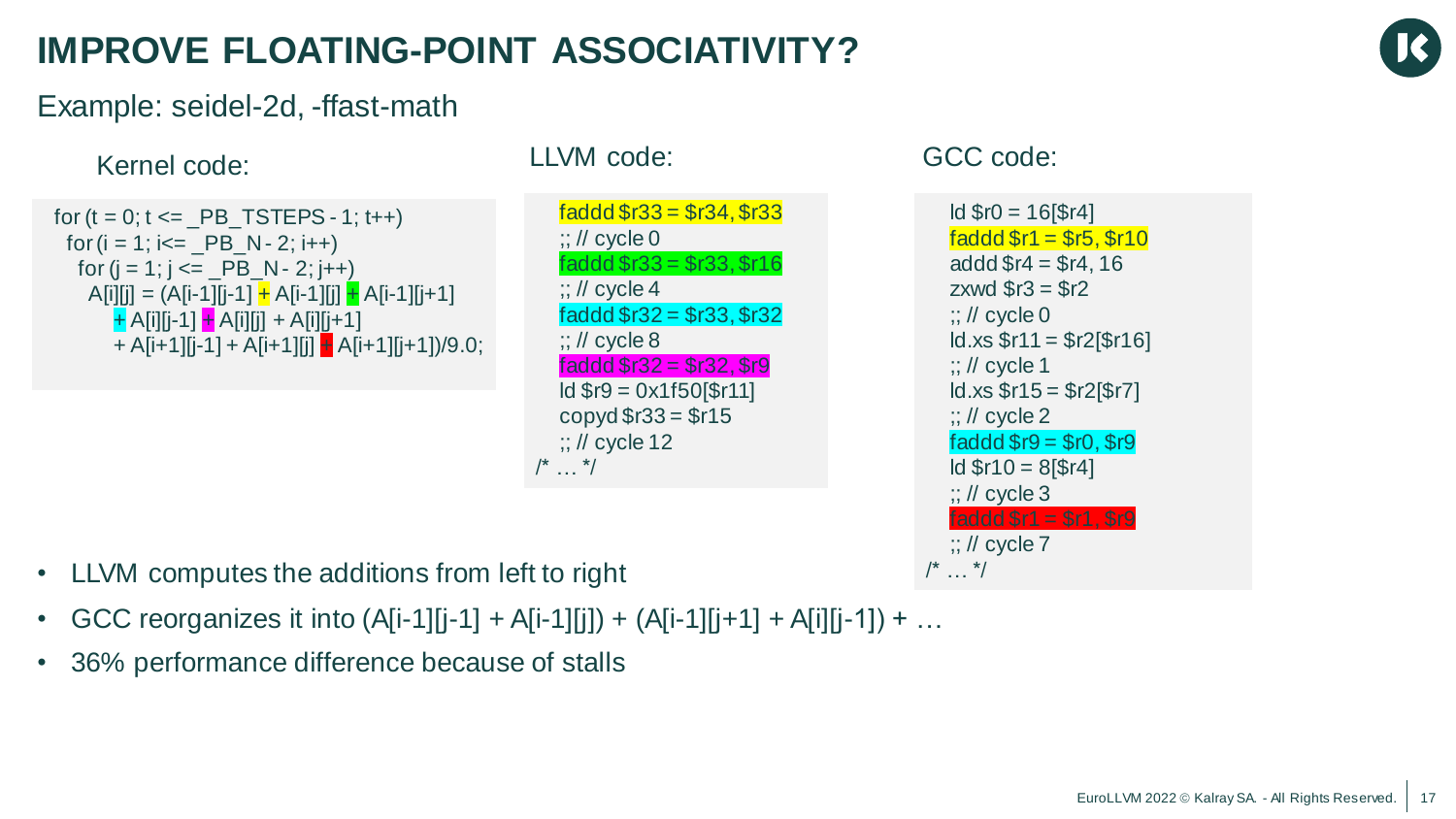## **OPPOSITE EXAMPLE: BETTER CODE ON LLVM**



Example: syrk

### Kernel code: LLVM code: CCC code:

```
for (i = 0; i < PB NI; (i++)for (j = 0; j < \_PB_{N}; j++)for (k = 0; k < PB NJ; k++)
    C[i][j] += alpha * A[i][k] * A[j][k];
```

```
ld $r40 = 16[$r38]
   ;;<br>;;
  Id $r41 = 16[$r39]
  fmuld f(40) = f(40, 5r2);;
  frmad $r36 = $r40, $r41;;
  sd \space 0[\frac{6}{3}r35] = \frac{6}{3}r36
   ;;
/* … repeated … */
```

```
ld.xs $r49 = $r38[$r6]
   ;;
  ld.xs $r50 = $r38[$r4]
   ;;
  fmuld fr46 = fr49, fr50
   ;;
  ffmad \$r3 = \$r7, \$r46;;
  sd.xs $r43[$r5] = $r3
   ;;
/* … repeated … */
```
- The order of operation is different:
	- GCC computes alpha \* (A[i][k] \* A[j][k]) --> A[j][k] needs to be loaded before the first operation
	- LLVM computes (alpha \* A[i][k]) \* A[j][k] --> A[j][k] can be loaded later
- Same number of stalls, but one more bundle = 1 more cycle per iteration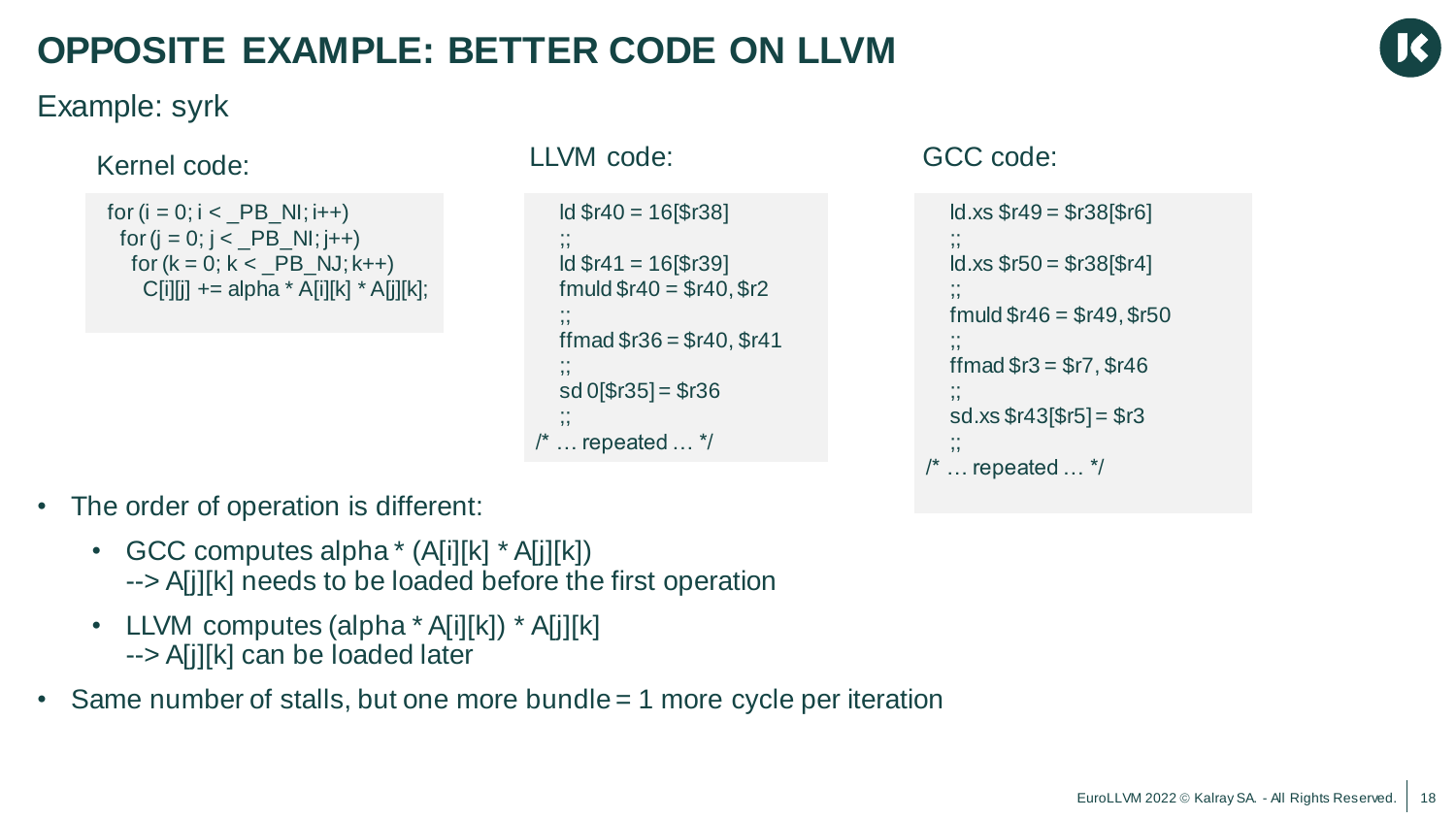## **IMPROVE VECTORIZATION**

#### Example: jacobi-1d-imper

### Kernel code: LLVM code: GCC code:

```
for (i = 1; i < n - 1; i++)B[i] = 0.333333 \cdot (A[i-1] + A[i] + A[i+1]);
```
- GCC was able to use the vectorized version of faddd and ld: fadddp and lq
- Probably some more tuning is needed in our backend
- Almost 2x performance difference
- (also: GCC used hardware loop)

```
.LBB0_4:
     Id $r8 = 0$r7]
     addd \$r5 = \$r5, -1;;
     ld $r9 = 8[$r7]
     ;;
     faddd $r8 = $r9, $r8ld $r9 = 16[$r7]
     addd \frac{6}{7} = \frac{6}{7}, 8
     ;;
     faddd $r8 = $r8, $r9addd $r9 = $r6, 8;;
     fmuld fr8 = fr8,
     0x3fd555475a31a4be
     ;;
     sd 8[$r6] = $r8
     copyd $r6 = $r9cb.dnez $r5 ? .LBB0_4
     ;;
```

```
loopdo $r5, .L34
     ;;
     lq.xs $r8r9 = $r4[$r33]
     ;;
     lq.xs $r0r1 = $r4[$r42]
     ;;
     lq.xs $r6r7 = $r4[$r38]
     ;;
     fadddp $r0r1 = $r8r9, $r0r1
     ;;
     faddp $r0r1 = $r0r1, $r6r7;;
     fmuld f = ffro, f = 6;;
     fmuld f = f = $r1, f;;
     sq.xs $r4[$r35] = $r0r1
     addd \$r4 = \$r4, 1;;
.L34:
```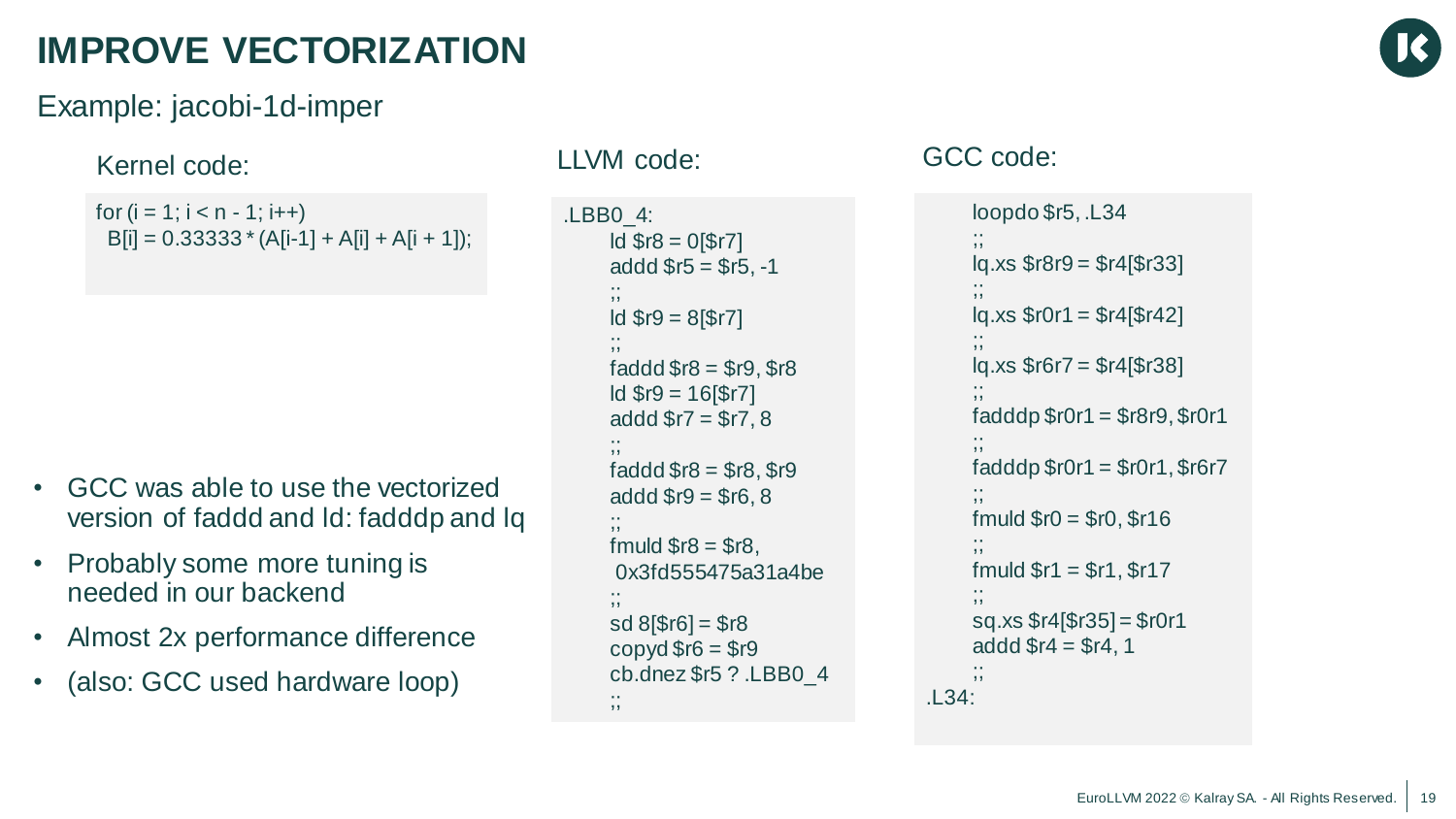## **LLVM INSTRUCTION-COMBINE ROCKS**



```
int abs_ssub(int a, int b){
  long sub = (long)(a) - (long)(b);
  if (sub < -2147483648)
     sub = -2147483648;
  else if (sub > 2147483647)
     sub = 2147483647;
  if (sub < 0)return (int)(-sub);
  return (int)(sub);
}
```

```
abs_ssub:
  sxwd \$r2 = \$r0make $r0 = 0x00000000800000000
  ;;
  sbfwd $r1 = $r1, $r2addd \frac{6}{2} = \frac{6}{2} r0, -1
   ;;<br>;;
  zxwd \$r3 = \$r1new$r6 = $r1compd.gt $r5 = $r1, 0x000000007fffffff
  compd.lt $r4 = $r1, 0xffffffff80000000
   ;;
  cmoved.dltz$r1?$r3 = $r6;;
  cmoved.deqz$r5? $r2 = $r3;;
  cmoved.deqz$r4? $r0 = $r2ret
  ;;
```
### C code: GCC code: LLVM code:

```
abs_ssub:
   \text{sbfsw}\fo = $r1, $r0
   ;;
   absw $r0 = $r0ret
   ;;
```
#### LLVM IR code:

{

define i32 @abs\_ssub(i32 %0, i32 %1)

%3 = tail call i32 @llvm.ssub.sat.i32(i32 %0, i32 %1) %4 = tail call i32 @llvm.abs.i32(i32 %3, i1 false) ret i32 %4 }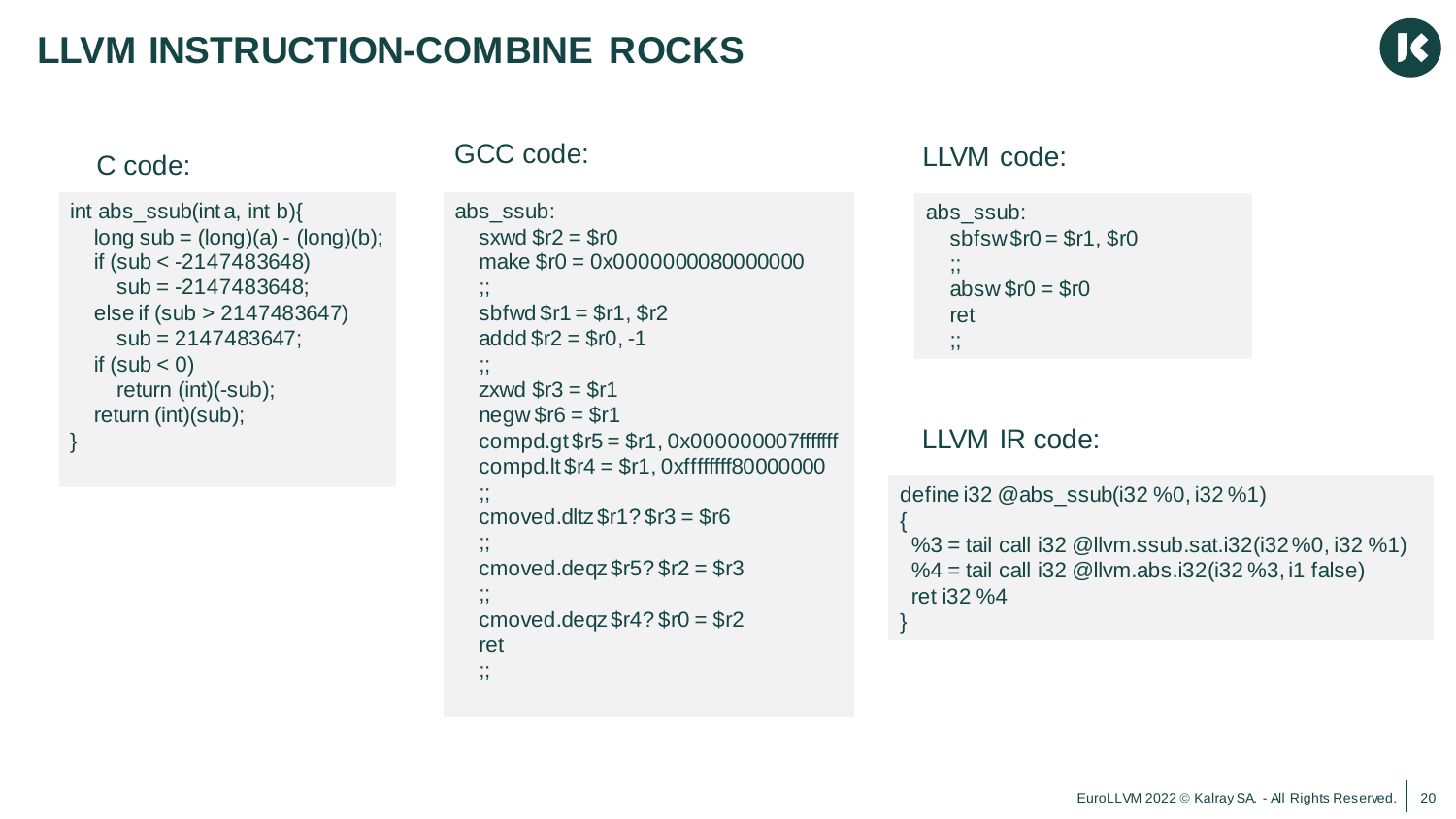# **THANK YOU**

GitHub: <https://github.com/kalray/llvm-project>

Email: [csix@kalrayinc.com,](mailto:csix@kalrayinc.com) [dsampaio@kalrayinc.com](mailto:dsampaio@kalrayinc.com)



www.kalrayinc.com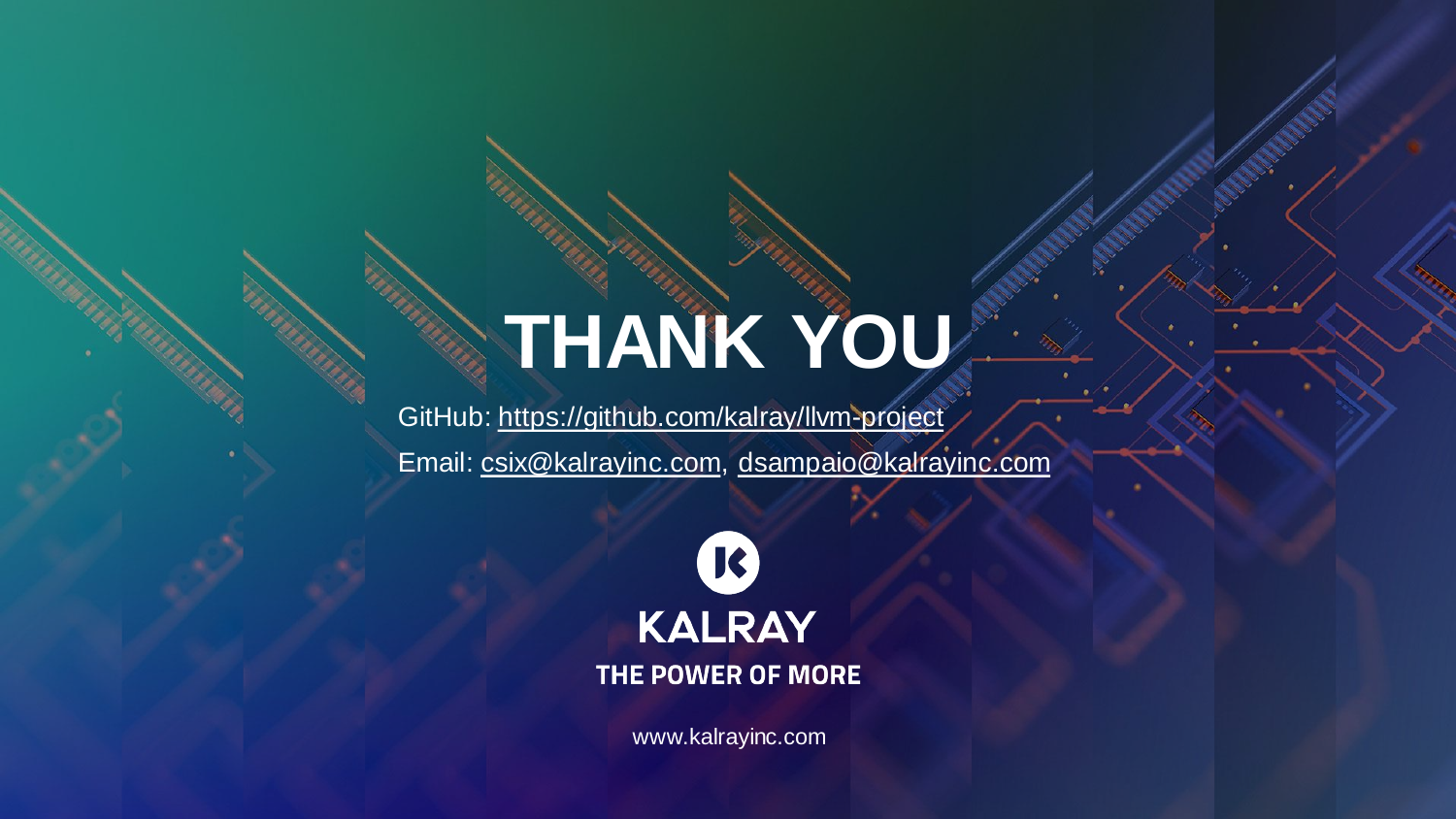### **DISCLAIMER**

Kalray makes no guarantee about the accuracy of the information contained in this document. It is intended for information purposes only and shall not be incorporated into any contract. It is not a commitment to deliver any material, code or functionality, and should not be relied upon in making purchasing decisions. The development, release and timing of any features or functionality described for Kalray products remains at the sole discretion of Kalray.

Trademarks and logos used in this document are the properties of their respective owners.



www.kalrayinc.com